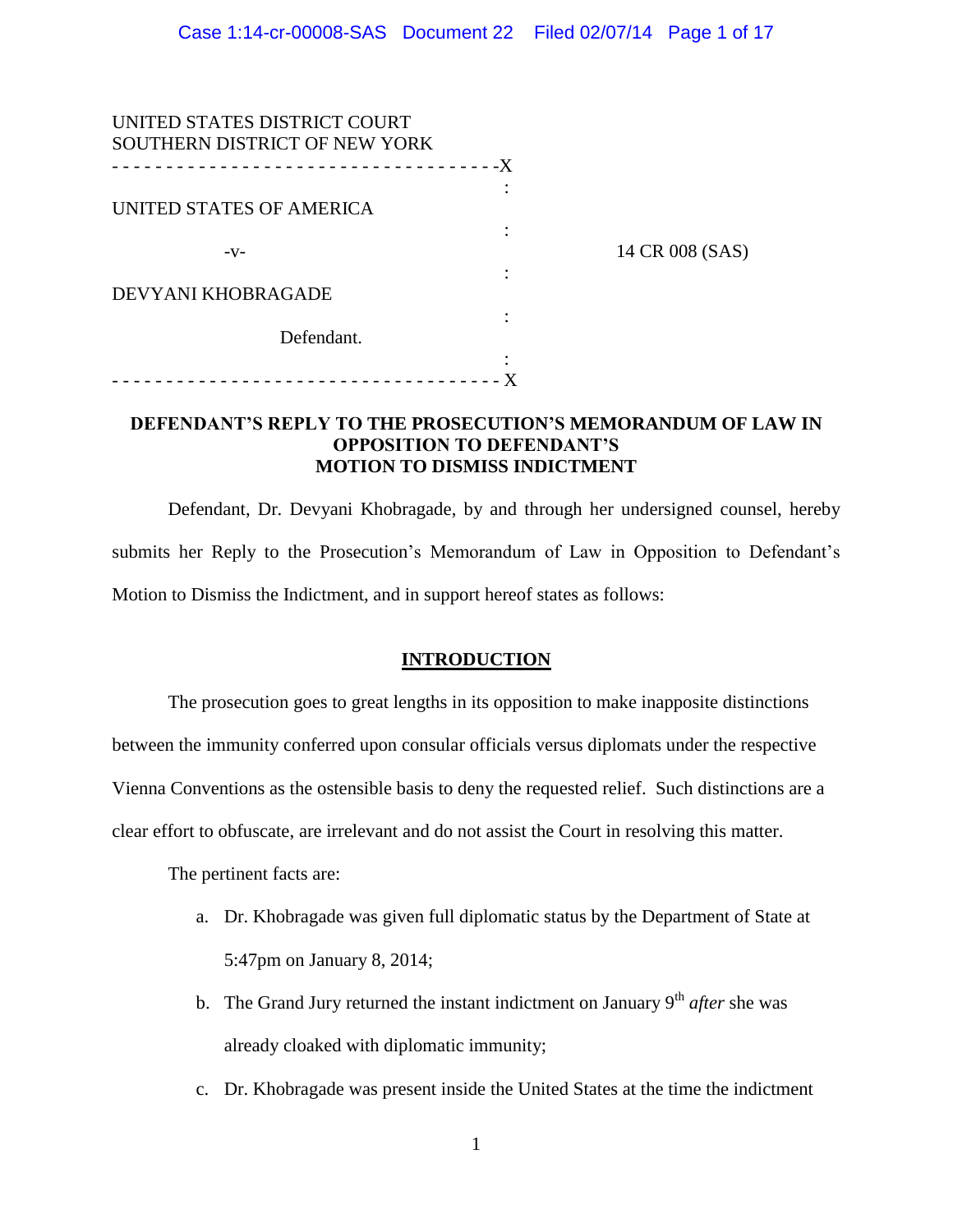was returned by the Grand Jury on January 9, 2014; and

d. The State Department's recognition of her diplomatic position with the Permanent Mission of India to the United Nations conferred diplomatic immunity upon her requiring that the entire "proceeding or action" be dismissed. *See, 22 USC § 254(d); Abdulaziz v. Dade County,* 741 F.2d 1328, 1329-30 ("the diplomatic immunity flowing from that status serves as a defense to suits already commenced") (emphasis added); *U.S. State Department: Diplomatic and Consular Immunity: Guidance for Law Enforcement and Judicial Authorities at 4*  ("Criminal immunity precludes the exercise of jurisdiction by the courts over an individual *whether the incident occurred prior to or during* the period in which such immunity exists." *See, Gov't Opp. Exhibit B* (emphasis added)*.* 

#### **ARGUMENT IN REPLY**

#### **TIME LINE OF EVENTS**

It is important to place the relevant facts and sequence of events into a time line that demonstrates that because Dr. Khobragade was immune from prosecution at the time the indictment was returned this case should have been dismissed on January 9, 2014 when the letter motion addressed to Magistrate Netburn (attached hereto as *Exhibit 2*) was delivered to this Court and served on the prosecution.

Dr. Khobragade was appointed as a Deputy Consul General of India on October 26, 2013. *See, Gov't Opp. at pg. 2.* Contrary to the prosecution's erroneous, self-serving and foundationless unilateral proclamation that her appointment terminated on January 8, 2014, she, in fact, continued in that capacity through January 9, 2014, at approximately 8:30 P.M., when she was obligated by United States of America to depart the country. *See, Declaration of Kal*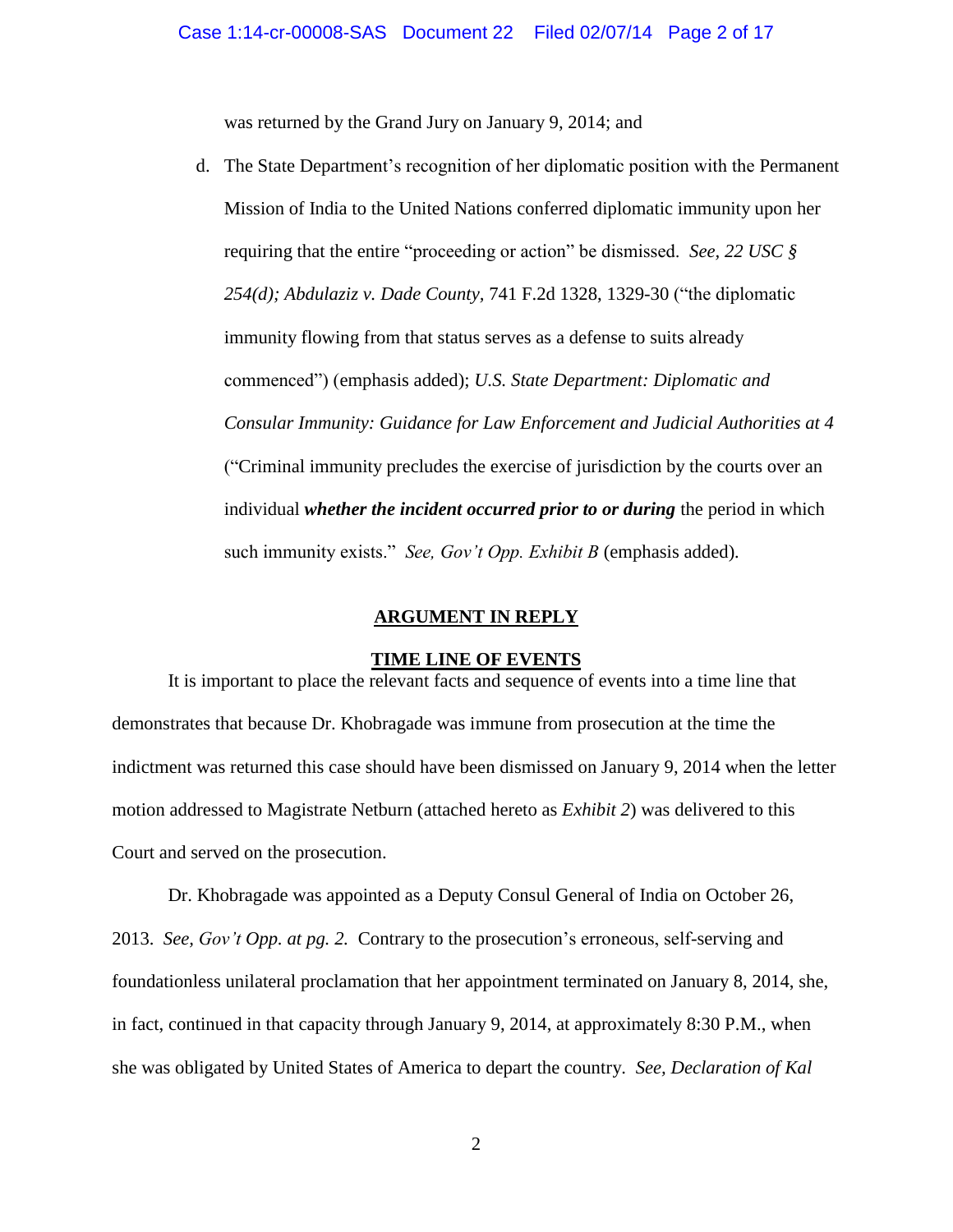### Case 1:14-cr-00008-SAS Document 22 Filed 02/07/14 Page 3 of 17

*Raustiala,* attached hereto as *Exhibit 3.* On August 26, 2013, she was appointed as a Special Advisor to the United Nations. That appointment continued, unabated, through December 31, 2013. *See, January 9, 2014 Memorandum of Law In Support of Motion to Dismiss, Exhibit 1 and see Exhibits 4 and 5*, *attached hereto as Exhibit 2 and discussed more fully below*. Dr. Khobragade was arrested on December 12, 2013, handcuffed, strip searched, and then brought before Magistrate Netburn. *See, January 9, 2014 Memorandum of Law In Support of Motion to Dismiss at pg. 1*. While she was not formally arraigned on the Complaint, she was nonetheless required to post bail and adhere to conditions of pretrial release. *Id.* at 3*.* An objection was raised on that day by Defense Counsel as to the propriety of the arrest based upon claims of diplomatic immunity. *Id.* at 3*.* The matter was adjourned for 30 days pending indictment or possible disposition. *Id.* at 3*.* 

On December 18, 2013, Dr. Khobragade was transferred from her position as Deputy Consul General to the position of Counselor at the Permanent Mission of India (PMI) to the U.N., a position which carries with it full diplomatic immunity from prosecution. The fact of her transfer to the PMI is demonstrated by the issuance of her U.N. credentials on December 20, 2013 as per the U.N. Protocol and Liaison Service (PLS). *See, "Proof of Issuance" attached hereto as Exhibit 1*.

On January 8, 2014, after significant delay, the U.S. State Department recognized and fully credentialed Dr. Khobragade as a foreign diplomat notifying her that she was entitled to the privileges and immunities corresponding to her position. *January 9, 2014 Memorandum of Law In Support of Motion to Dismiss at pg. 3 and Exhibit 2, attached thereto.*

As a result of the State Department's recognition and accreditation of Dr. Khobragade's diplomatic status, on the morning of January 9, 2014 Defense Counsel prepared a letter motion,

3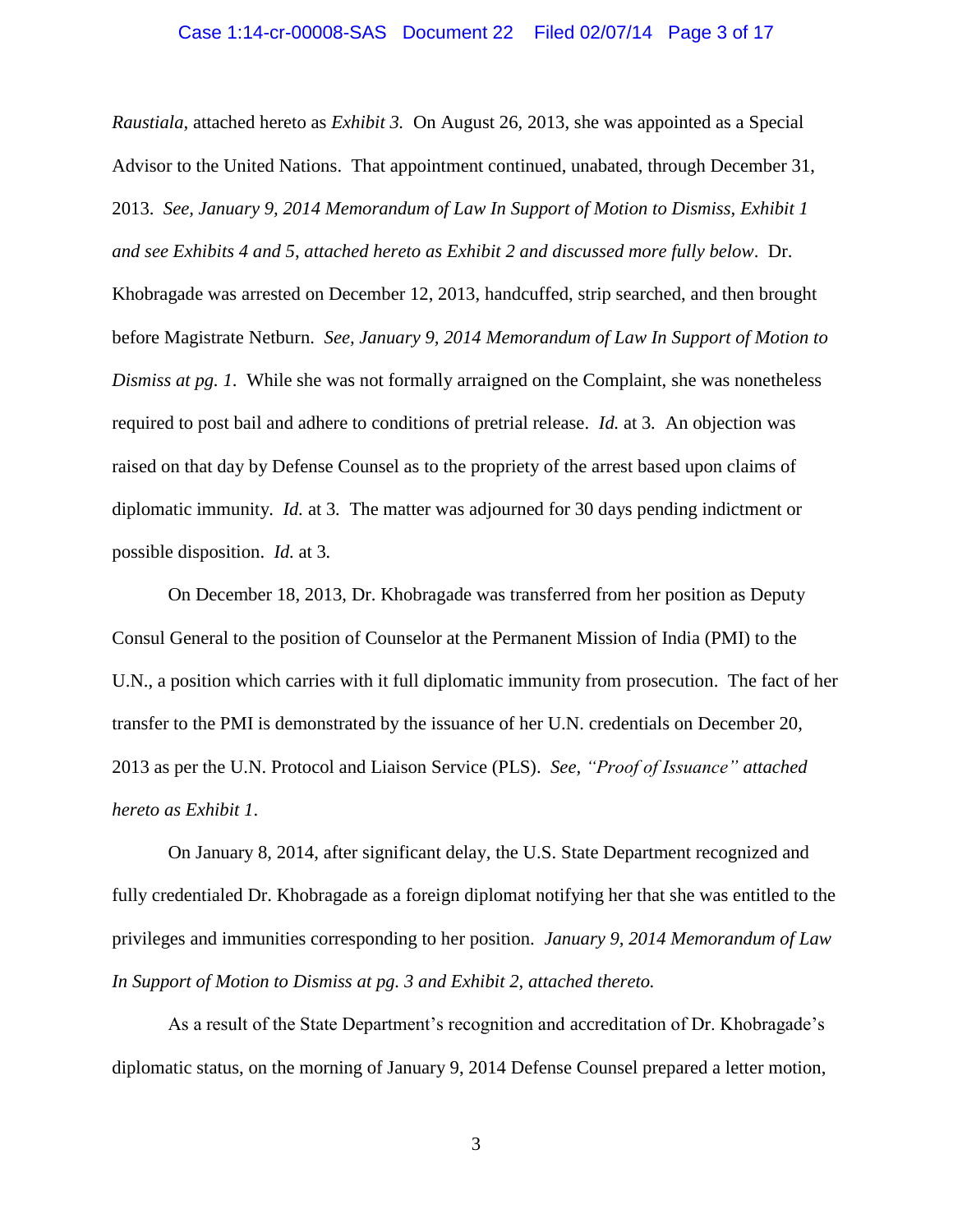### Case 1:14-cr-00008-SAS Document 22 Filed 02/07/14 Page 4 of 17

consistent with *22 U.S.C. §254(d),* addressed to Magistrate Netburn who was then handling this action, seeking dismissal of the proceeding pursuant to *22 U.S.C. § 254(d)* due to her diplomatic status and corresponding immunity. *See, Exhibit 2, attached hereto*.

Upon arriving at Magistrate Netburn's courtroom, in the early afternoon of January 9, 2014, the prosecution informed the undersigned that in the morning of January 9, 2014, *after* Dr. Khobragade's diplomatic status had been recognized by the State Department, the prosecution sought and obtained the instant indictment from the Grand Jury. Consequently, Magistrate Netburn was divested of jurisdiction over the matter and this case was assigned to this Court.

The prosecution and Defense Counsel appeared before Your Honor on the afternoon of January 9, 2014 with regard to the indictment returned just hours before. The undersigned handserved this Court and the prosecution with the letter Motion Seeking Dismissal, attached hereto as Exhibit 2, which was originally addressed to Magistrate Netburn, but not delivered to her because we learned that the Magistrate had been divested of jurisdiction upon the return and filing of the indictment just hours before. Because of her diplomatic status and the official request of the United States to leave the country, Dr. Khobragade was not present and was not arraigned on the indictment. *Id.* at 4.

This Court did not rule upon the letter motion on January 9, 2014. Issues related to Dr. Khobragade's bail were discussed and more briefing was requested.

Dr. Khobragade returned to India at approximately 8:30 P.M. on the evening of January 9, 2014. On January 14, 2014, Defense Counsel filed another set of formal moving papers to dismiss the proceeding for many of the same reasons as those previously asserted in the January 9, 2014 letter motion and addressed the additional bail related issues discussed on that date.

It is acknowledged that the prosecution is not forever precluded from prosecuting the

4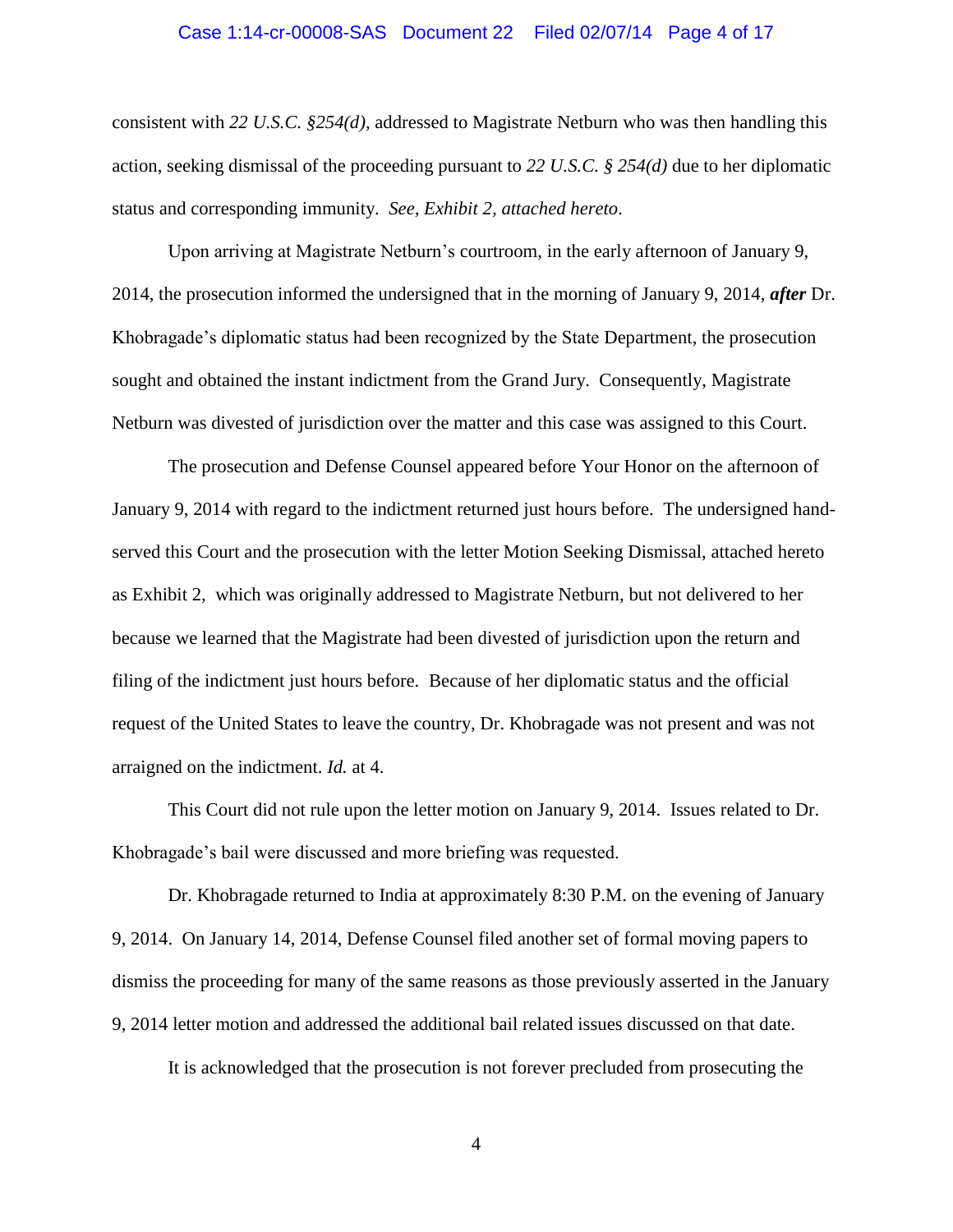### Case 1:14-cr-00008-SAS Document 22 Filed 02/07/14 Page 5 of 17

defendant. Our application is only that *this* proceeding must be dismissed. The instant indictment was returned and filed with the Court prior to Dr. Khobragade's departure when she was still recognized as a diplomat and still imbued with diplomatic immunity. The prosecution could not then and cannot now proceed further on that invalid instrument. The prosecution is clearly legally able to seek a new indictment at this time or at some point in the future now that Dr. Khobragade no longer possesses such diplomatic status and immunity, but it may not proceed further with *this* case pursuant to *22 U.S.C. § 254(d)*.

Here, the sequence of events to be examined for resolution of the motion is critical. The question is not whether the prosecution may bring a case against Dr. Khobragade now that she is a "former" diplomat: it can. But, it cannot do so based upon an indictment that was obtained while she was an active diplomat cloaked in immunity, as she was on January 9, 2014 when the Grand Jury voted a true bill. So, the factual analysis for the Court to resolve is at what point Dr. Khobragade's diplomatic status was revoked such that she was converted to "former" diplomat status.

The immutable fact is that she was a diplomat entitled to immunity from prosecution who did not leave the United States until approximately 8:30 P.M. on the evening of January 9, 2014, which was several hours after the indictment was returned and filed with the Court. The timing of the return and filing of the indictment occurring as it did *prior* to her departure is irrefutable as the Court modified Dr. Khobragade's bail conditions earlier in the day so she could return to India.

This sequence of events distinguishes this case from that of *U.S. v. Gorcyrca,* 2008 WL 4610297 (E.D.N.Y. 10/16/2008)*,* relied upon in error by the prosecution. There, the District Court held that the defendant's motions to dismiss an indictment were barred by the

5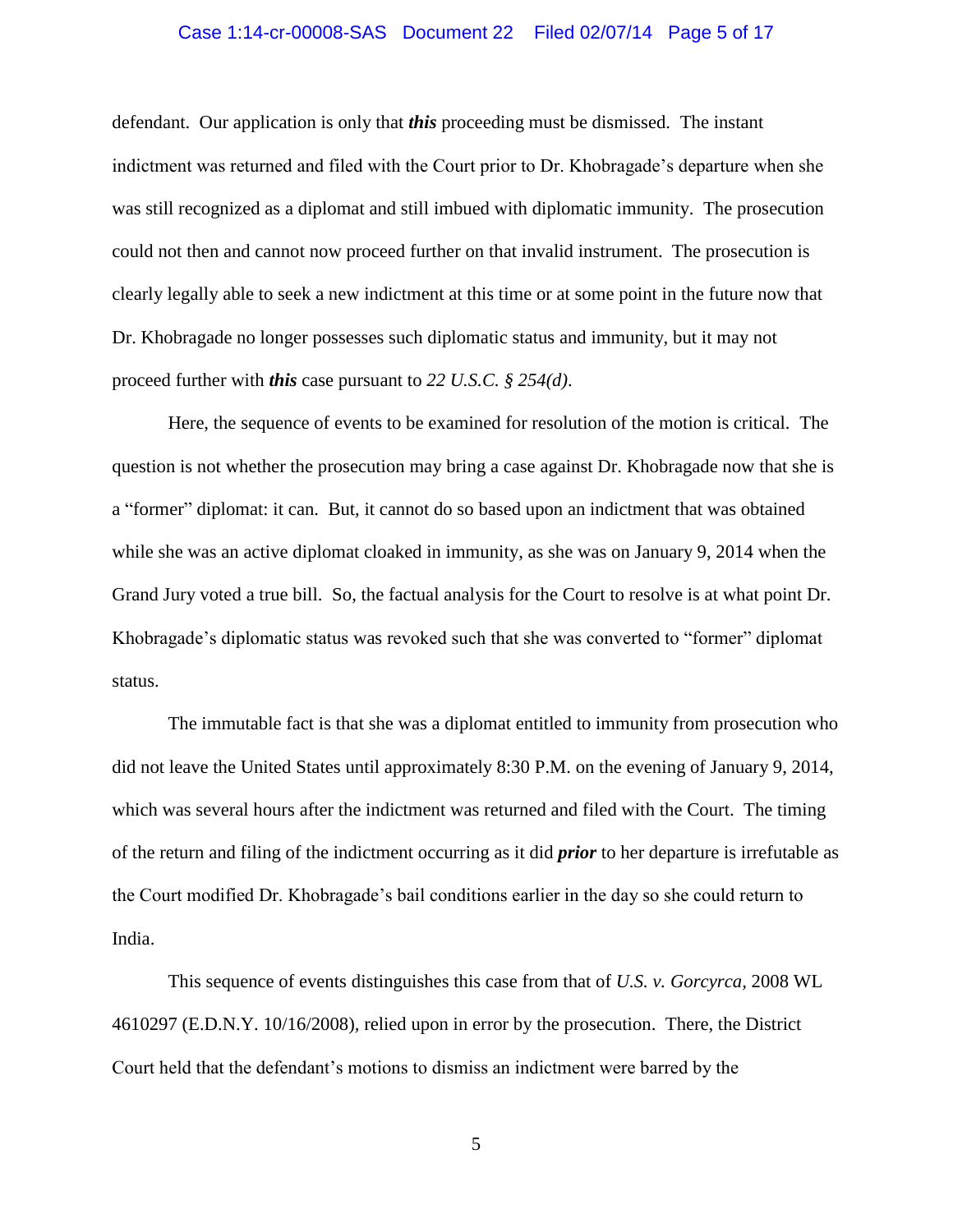### Case 1:14-cr-00008-SAS Document 22 Filed 02/07/14 Page 6 of 17

"disentitlement doctrine" where the defendant was indicted abroad. The Court held that the defendant's motion could not be favorably entertained because he did not return to the U.S. prior to invoking the authority of the Court while simultaneously avoiding it.

Here, as the Court is aware, the defendant was *present* in New York when the indictment was returned and when her Counsel made proper application pursuant to *22 U.S.C. §254(d)* to dismiss the proceeding based on lack of jurisdiction due to diplomatic immunity. She was not willfully evading the court proceeding. Rather, she had been *required* by the United States to leave and return to India. Until she did so, she remained cloaked with immunity. Arrangements were being made to have her depart that evening once the Court modified her bail conditions so that she would not be charged with any claim of bail jumping. Dr. Khobragade did not become a "former" diplomat until that evening at approximately 8:30pm when her airplane departed American airspace.

For all intents and purposes, she was a diplomat present in the receiving country and entitled to full diplomatic privileges and immunities when these events transpired. As such, she could not have been arraigned by Your Honor on the indictment even if she had appeared in Court because she was still an active diplomat entitled to immunity from criminal prosecution. In accordance with Article 31 of the Vienna Convention on Diplomatic Relations, *22 U.S.C. §254(d), Abdullaziz,* and *Brzak, supra*, the case was required to be dismissed on January 9, 2014 because she did not become a "former" diplomat until later that evening.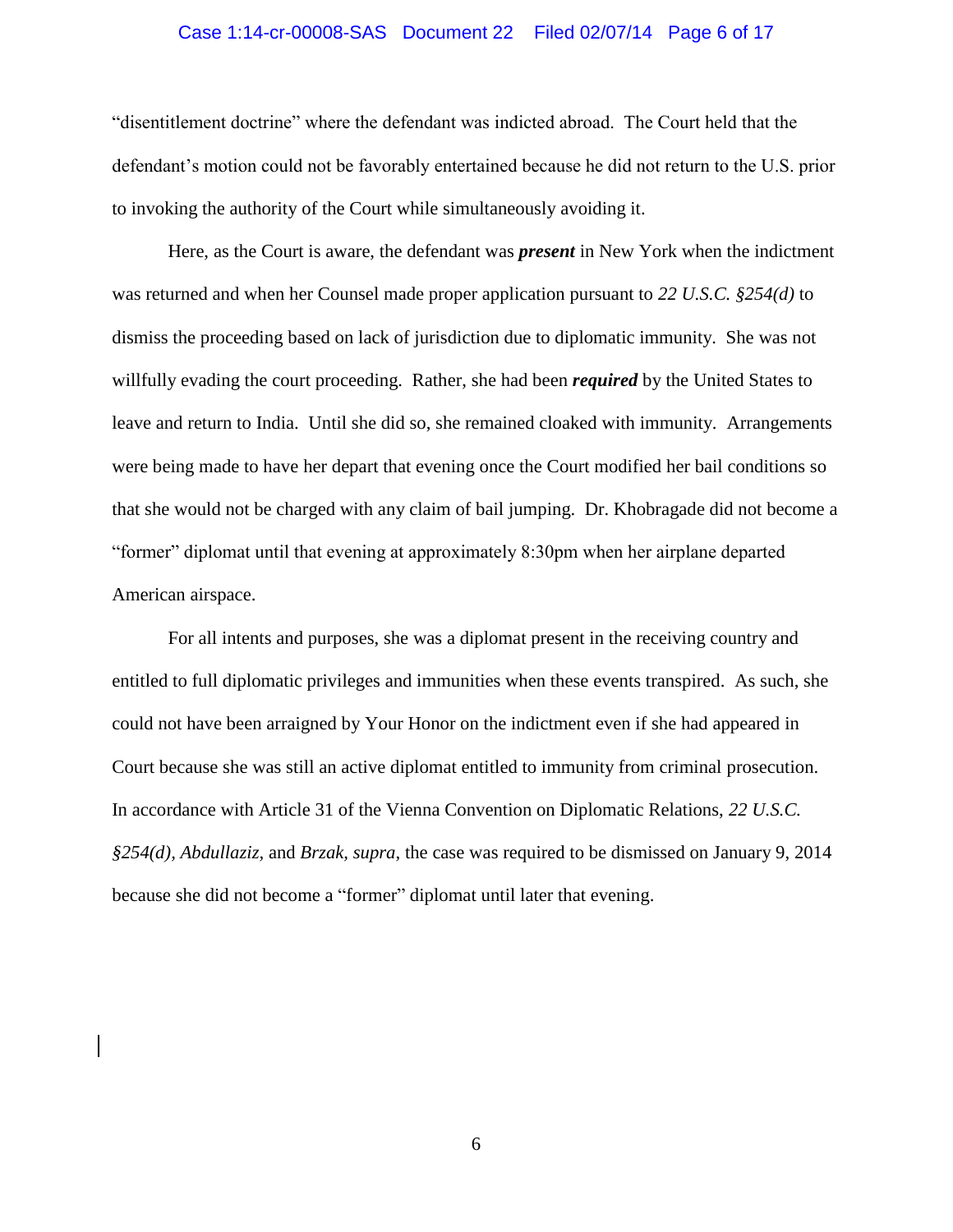# **DR. KHOBRAGADE HAD FULL DIPLOMATIC IMMUNITY UNDER ART. 31 OF THE VIENNA CONVENTION ON DIPLOMATIC RELATIONS ("VCDR") AT THE TIME OF HER INDICTMENT, ON JANUARY 9, 2014. THEREFORE THIS CASE MUST BE DISMISSED PURSUANT TO** *22 U.S.C. § 254(d)***.**

The proceeding must be dismissed for lack of jurisdiction because at the time the indictment was issued, the United States did not have criminal jurisdiction over Dr. Khobragade. *See, Declaration of Kal Raustiala, attached hereto as Exhibit 3*. Mr. Raustiala, an expert on the application of privileges and immunities to diplomats, makes it quite clear that, on January 9, 2014, when the first application to dismiss this proceeding was submitted, this Court did not have criminal jurisdiction over Dr. Khobragade. Therefore this proceeding, on that date, should have been dismissed. It is undisputed that on January 8, 2014, the U.S. Department of State acknowledged Dr. Khobragade's appointment as Counselor to the Permanent Mission of India to the U.N., and certified her with "immunity from the criminal jurisdiction of the United States…consistent with the Vienna Convention on Diplomatic Relations." *January 9, 2014 Memorandum of Law In Support of Motion to Dismiss, Exhibit 2*, *Credentialing Letter from the United States to Dr. Khobragade*; *Gov't. Opp. at pg. 4*. The following day, while Dr. Khobragade was still cloaked with immunity from this Court's jurisdiction, the prosecution convened a grand jury, and an indictment against Dr. Khobragade was issued. *Govt. Opp. at pg. 4.* Thus, on January 9, 2014, when Dr. Khobragade's original motion to dismiss was presented to the Court and served on the prosecution this case should have been dismissed. *See, Brzak v. United Nations*, 597 F.3d 107, 113 (2d Cir.), *cert. denied, –U.S.–,* 131 S.Ct. 151, 178 L.Ed.2d 243 (2010) ("...current diplomatic envoys enjoy absolute immunity from civil and criminal process."); *see also, Tachiona v. Mugabe,* 386 F.3d 205, 216 (2nd Cir. 2004); *Montuyo v. Chedid,*  779 F.Supp.2d 60, 63 (D.C. Dist. 2011)*; Gonzales Paredes v. Vila*, 479 F.Supp.2d 187, 191 (D.D.C. 2007)*; Sabbithi v. Al Saleh*, 605 F.Supp.2d 122,130 (D.D.C. 2009), *vacated in part on*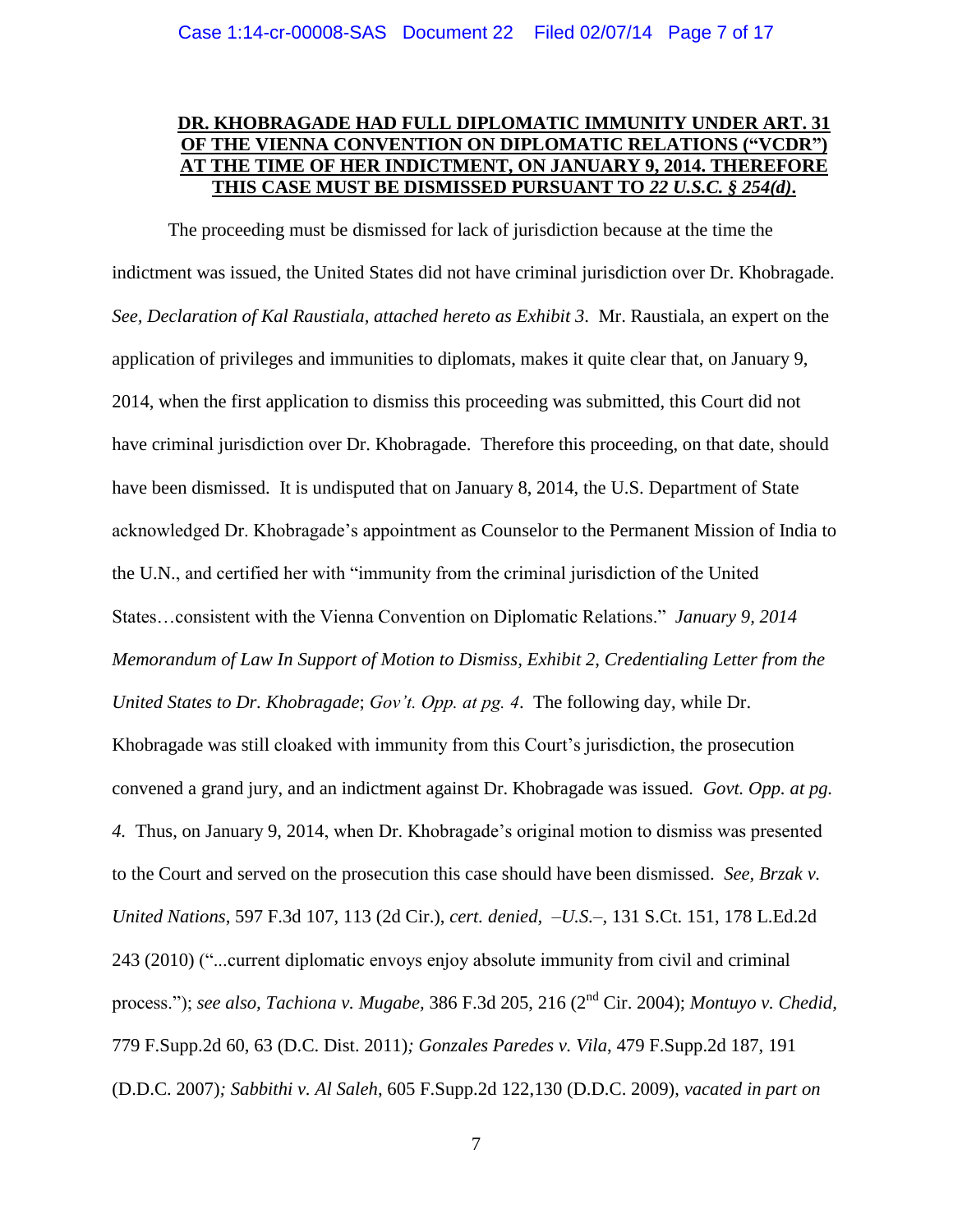*other grounds,* No. 07 Civ. 115 (D.D.C. March 8, 2011).

The indictment must be dismissed because the immunity bestowed upon her applied *retroactively*. *See, Abdulaziz v. Dade County*, 741 F.2d 1328, 1329-30 ("the diplomatic immunity flowing from that status *serves as a defense to suits already commenced*") (emphasis added)*; U.S. State Department: Diplomatic and Consular Immunity: Guidance for Law Enforcement and Judicial Authorities at 4* ("Criminal immunity precludes the exercise of jurisdiction by the courts over an individual *whether the incident occurred prior to or during* the period in which such immunity exists.") 1 (emphasis added)*.* Consequently, because the indictment was obtained on the afternoon of January 9, 2014, while Dr. Khobragade was present in the United States and continued to be a diplomatic official, the proceeding be dismissed due to her immunity. *See, Abdulazziz, supra.* Such a result comports with the explicit and mandatory dictates of *22 U.S.C. §254(d)* which instruct that "[a]ny action or proceeding brought against an individual who is entitled to immunity with respect to such action or proceeding under the Vienna Convention on Diplomatic Relations...*shall be dismissed*." (emphasis added).

Indisputably, the State Department knowingly and intentionally conferred such diplomatic privileges and immunities upon Dr. Khobragade as mandated by Article 31 of the Vienna Convention on Diplomatic Relations. At the time that the indictment was obtained and filed in the early afternoon hours of January 9, 2014, Dr. Khobragade was present in the United States and continued to be cloaked in such immunity. *22 U.S.C. §254(d)* and the cases cited above mandate that *any* proceeding or action brought against a diplomat while cloaked in immunity *must* be dismissed.

The prosecution's reliance upon *U.S. v. Guinand*, 688 F.Supp. 774 (D.D.C. 1988) is equally misplaced. There, the defendant was an employee of the Peruvian embassy who was

<sup>&</sup>lt;sup>1</sup> [http://www.state.gov/documents/organization/150546.pdf](www.state.gov/documents/organization/150546.pdf) and see Gov't Opp. Exhibit B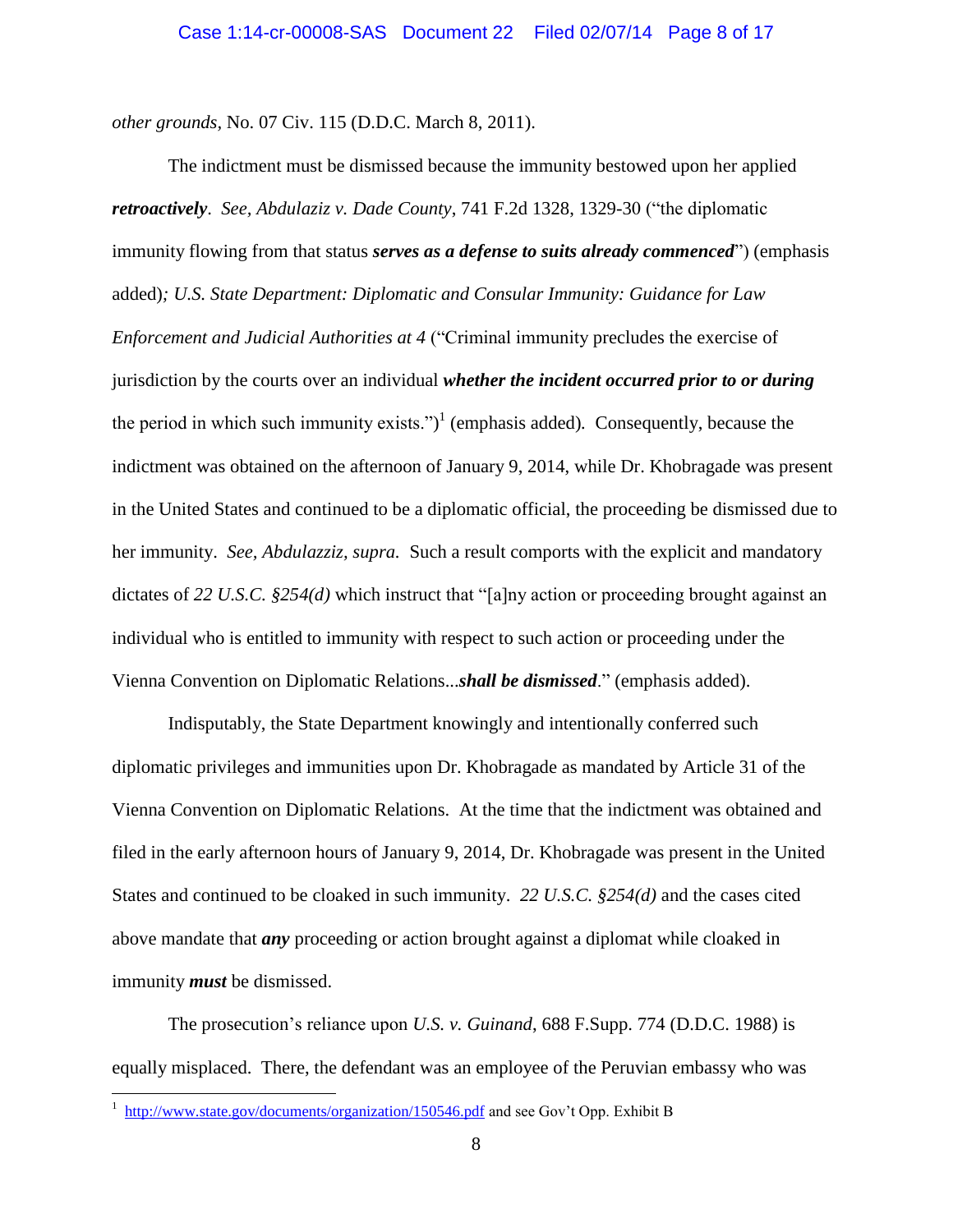### Case 1:14-cr-00008-SAS Document 22 Filed 02/07/14 Page 9 of 17

indicted for cocaine related charges *after* he was given a reasonable amount of time to leave the country but did not. There, the Court stated:

The issue before the Court is whether the immunity with which defendant was cloaked at the time these acts allegedly were committed continues indefinitely or whether that immunity ceases at the time his duties at the Embassy were terminated and he was given a reasonable time within which to depart.

The Court found that the defendant could be prosecuted for acts committed during the period in which he had diplomatic status and immunity *but only after* such status and immunity were terminated. Here, the outcome determinative fact that should govern the Court's decision is that Dr. Khobragade's diplomatic status and immunity was still intact when the indictment was returned by the Grand Jury. That fact is fatal to the prosecution's opposition: all the cases relied upon by it share the common denominator that the defendant was a "former" diplomat at the point that the civil or criminal action was commenced and personal jurisdiction could be obtained over him. In this case, the proceeding sought to be dismissed was commenced by an indictment obtained on January 9, 2014 when Dr. Khobragade was still cloaked with immunity.

## **DISMISSAL IS REQUIRED EVEN AFTER TERMINATION FROM A DIPLOMATIC POST**

When a diplomat is cloaked with immunity at the commencement of an action, that action must be dismissed *even if the diplomat is later terminated from the diplomatic post*. *Fun v. Pulgar*, CIV.A. 13-3679 SRC, 2014 WL 197901 (D.N.J. Jan. 14, 2014) (dismissing the complaint because "[d]espite termination of Defendants' status as diplomats, diplomatic immunity validly applied at commencement of the suit and service of the initial Complaint"); *see also Swarna v. Al–Awadi*, 607 F.Supp.2d 509, 514 (S.D.N.Y.2009) (explaining that initial suit was properly dismissed for lack of jurisdiction despite the fact that the diplomat had left his post because service was effected prior to the diplomat's departure); *Abdulaziz v. Metropolitan Dade*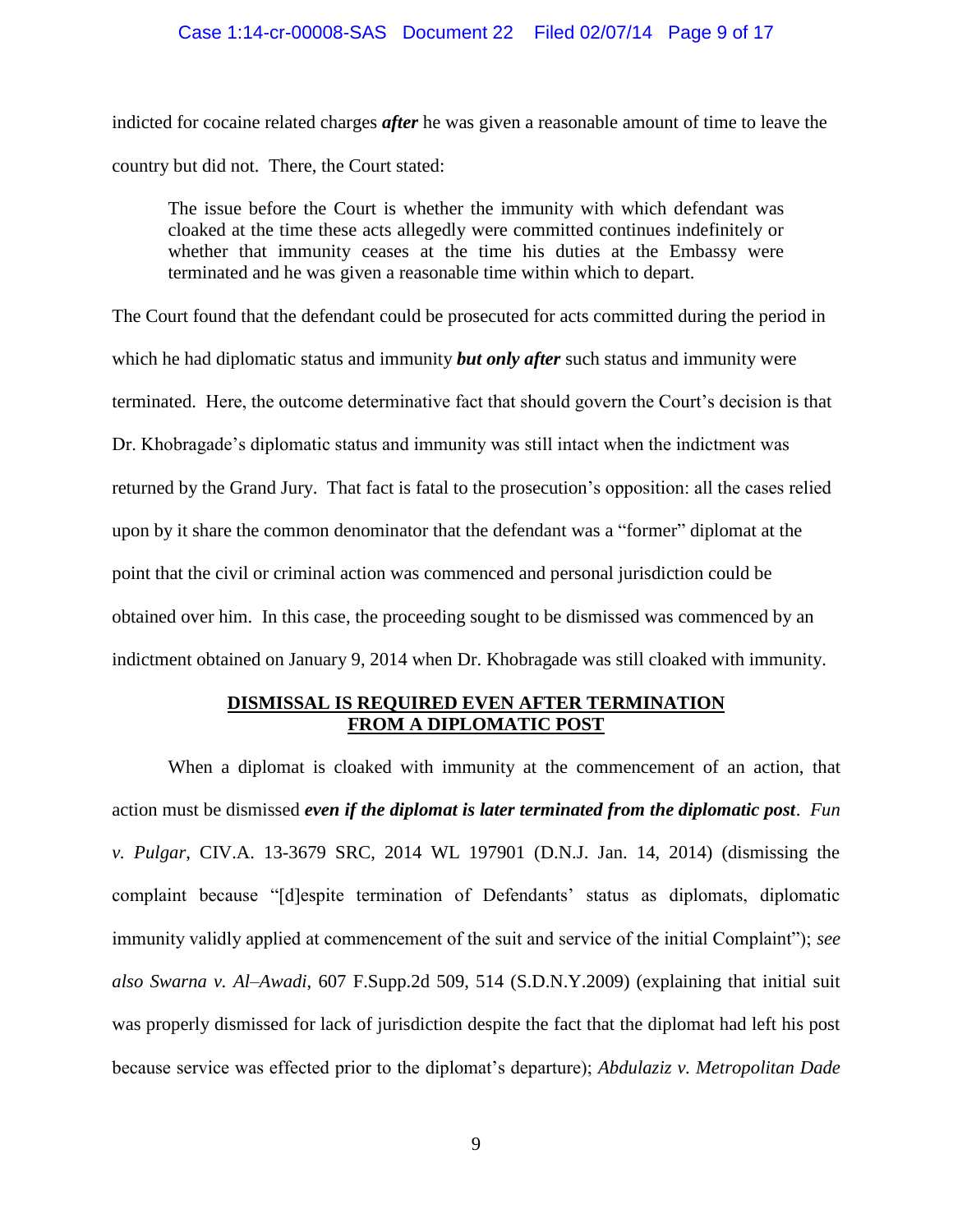### Case 1:14-cr-00008-SAS Document 22 Filed 02/07/14 Page 10 of 17

*Cty.,* 741 F.2d 1328, 1329–30 (11th Cir.1984) (affirming dismissal of action on basis of proof of diplomatic immunity at time of commencement). Indeed, *22 U.S.C. § 254(d)*, mandates the very same result. Congress has mandated that "[a]ny action or proceeding brought against an individual who is entitled to immunity with respect to such action or proceeding under the Vienna Convention on Diplomatic Relations [. . .] *shall* be dismissed." *22. U.S.C. § 252(d)*. (emphasis added)

The prosecution argues that Dr. Khobragade's motion should be denied because currently she no longer holds the post of Consular to the Permanent Mission of India for the UN. In essence, the prosecution argues that a diplomat cannot be heard to complain about illegal arrests, searches, indictments or other criminal proceedings that took place while the diplomat enjoyed full criminal immunity if *on the day the matter is actually heard by the Court* the diplomat's post has terminated. But there is simply no authority for such an obviously wrongheaded proposition.<sup>2</sup> The prosecution's position flies in the face of established authority, and would lead to an absurd interpretation of the VCDR that is contrary to well-settled international law on this subject.

In *The Paquete Habana*, 175 US 677, 700 (1900), the United States Supreme Court advised that "[i]nternational law is part of our law, and must be ascertained and administered [...] as often as questions of right depending upon it are duly presented for their determination." On this point, the International Court of Justice (the "ICJ") has also issued an opinion on whether an arrest warrant against a *former* diplomatic agent should be quashed under principles of diplomatic immunity. *Dem. Rep. Congo v. Belgium*, 2002 I.C.J. 3, 2002 WL 32912040 (Feb. 14, 2000) related to a Belgian court which issued an arrest warrant charging the Congo's foreign minister in absentia, Mr. Abdulaye Yerodia Ndombasi, with grave breaches of the 1949 Geneva

 $\overline{\phantom{a}}$ 

 $^{2}$  And, in any event, the initial application to dismiss was made on January 9, 2014.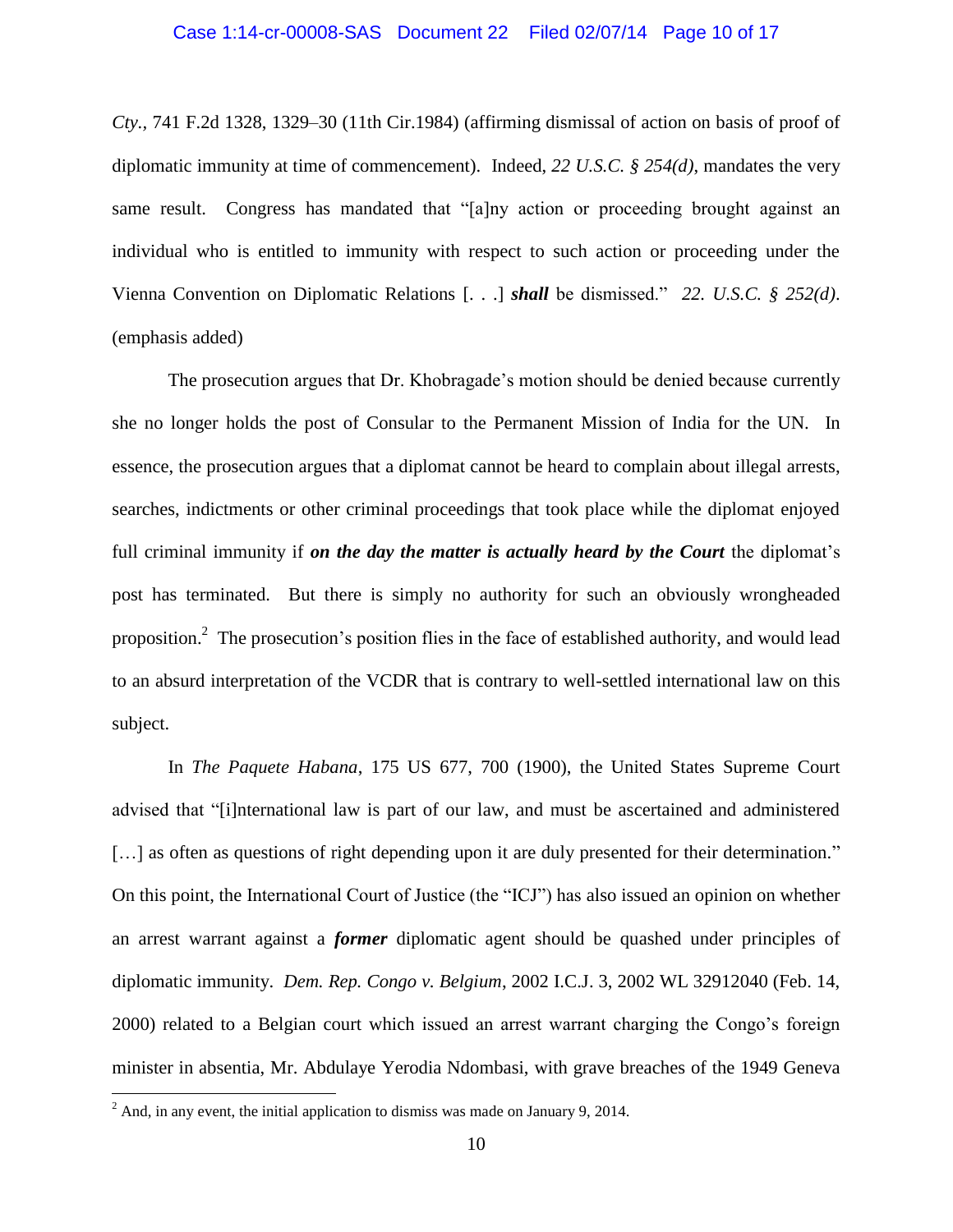### Case 1:14-cr-00008-SAS Document 22 Filed 02/07/14 Page 11 of 17

Conventions and their 1977 Protocols during a civil war in Congo in 1998. The arrest warrant was transmitted to the International Criminal Police Organization ("Interpol") and circulated internationally. In response, Congo asked the ICJ to quash the arrest warrant because it violated the foreign minister's diplomatic immunity. At the time the ICJ issued its opinion, Mr. Yerodia no longer held the post of Minister of Foreign Affairs. The ICJ concluded that "the issue of the warrant constituted a violation of an obligation of Belgium toward the Congo, in that it failed to respect of the immunity of that Minister and, more particularly, infringed the immunity from criminal jurisdiction and the inviolability *then* enjoyed by him under international law." Id. at 29 (emphasis added). More importantly, the ICJ held that "[t]he warrant is still extant, and remains unlawful, *notwithstanding the fact that Mr. Yerodia has ceased to be Minister for Foreign Affairs.* The Court accordingly considers that Belgium must, by means of its own choosing, cancel the warrant in question and so inform the authorities to whom it was widely circulated." *Id*. at 32 (emphasis added).

Thus, the authority establishes that even when a defendant is outside of the court's jurisdiction pursuant to a grant of diplomatic immunity, any action, arrest or other proceeding commenced *during the period of that immunity* must be dismissed. *See 22 U.S.C. § 254(d)*; *Fun,* 2014 WL 197901; *Swarna*, 607 F.Supp.2d at 514; *Abdulaziz*, 741 F.2d at 1329–30; *Dem. Rep. Congo,* 2002 I.C.J. at 32. The indictment issued on January 9, 2014, was part of a proceeding brought against Dr. Khobragade during the period in which she possessed full diplomatic immunity, as certified by the U.S. Department of State. As a result, and pursuant to *22 U.S.C. § 254(d)* that proceeding must be dismissed.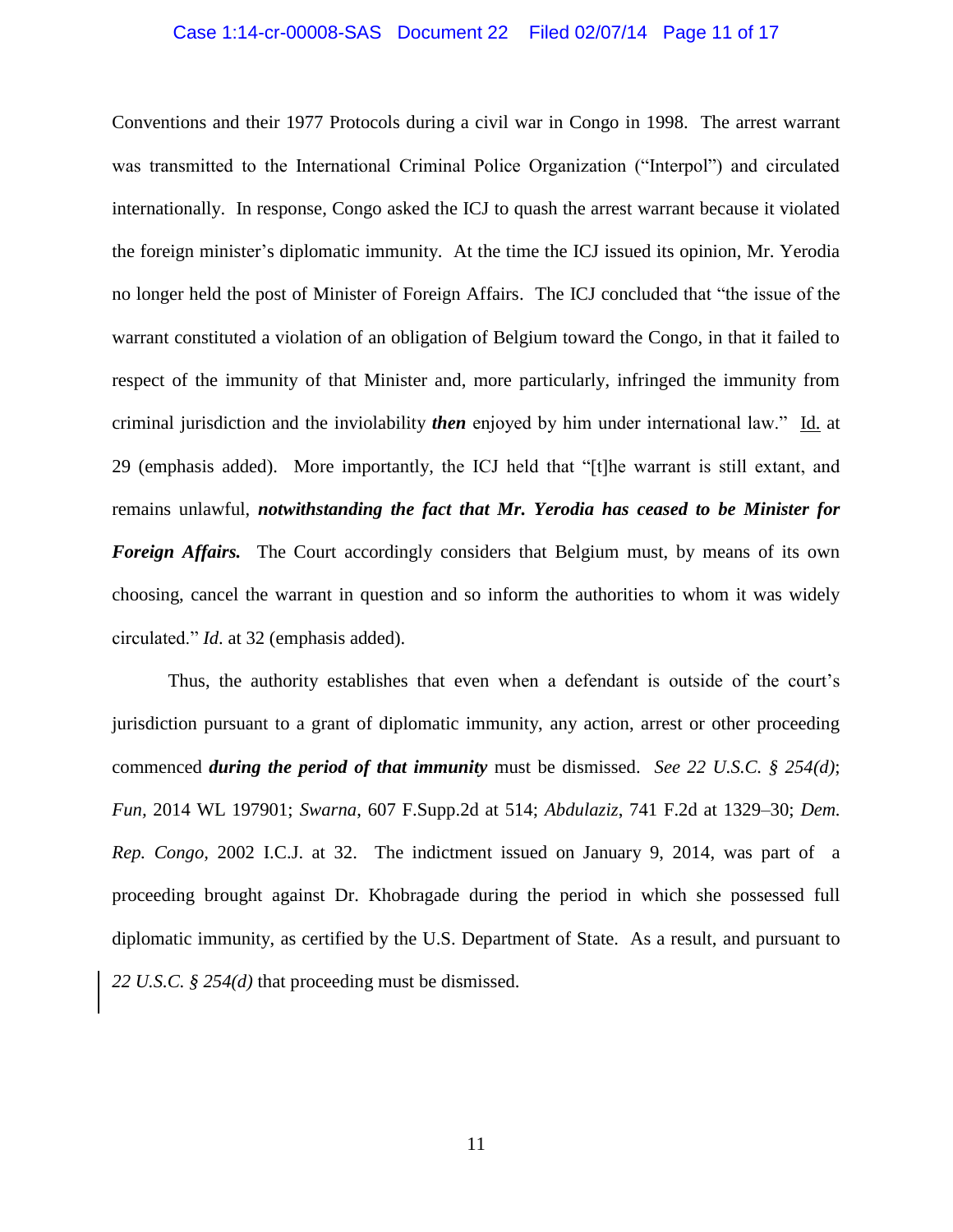# **DR. KHOBRAGADE HAD FULL DIPLOMATIC IMMUNITY UNDER SECTION 11 OF THE U.N. CONVENTION AT THE TIME OF HER ARREST, ON DECEMBER 12, 2013.**

As explained in our initial Motion to Dismiss submitted on January 9, 2014 and subsequently in our renewed Motion to Dismiss filed on January 14, 2014, Dr. Khobragade had full immunity from arrest and prosecution on the day she was arrested, December 12, 2013. This was so due to her having been credentialed as an advisor to the U.N. for the full General Assembly term which ran from August 26, 2013 through December 31, 2013. The prosecution took issue with the official U.N. document which was attached as Exhibit 1 to both our January 9 and January 14, 2014 Motions to Dismiss. They suggested that, in some way, that document was inconclusive of the fact of her having been fully credentialed by the U.N. for the entire General Assembly period. There should be no doubt that in fact, Dr. Khobragade was fully credentialed by the U.N. on August 26, 2013 and through December 31, 2013. To eliminate any vestige of doubt, we attach hereto as *Exhibit 4* the email from the U.N. Protocol office to the Indian Protocol office confirming that Dr. Khobragade was in fact approved as an advisor to the U.N. for the entire regular session of the U.N. Also attached as *Exhibit 5* is a computer screen shot of the U.N. Protocol and Liaison Service listing of Dr. Khobragade as having been accredited as an advisor to the U.N. for the entire General Assembly meeting.

There is no credible suggestion that Dr. Khobragade was *not* an Advisor to the U.N. on December 12, 2013. Indeed, in the absence of any proof to the contrary we are left with uncontroverted evidence, because it is the truth, that on that date she was subject to the protection of Article IV, Section 11 of the Convention of Privileges and Immunities of the United Nations (*See, Exhibit 6*, *attached hereto*) which holds in relevant part that credentialed Advisors, such as Dr. Khobragade are "immune from personal arrest or detention." But that is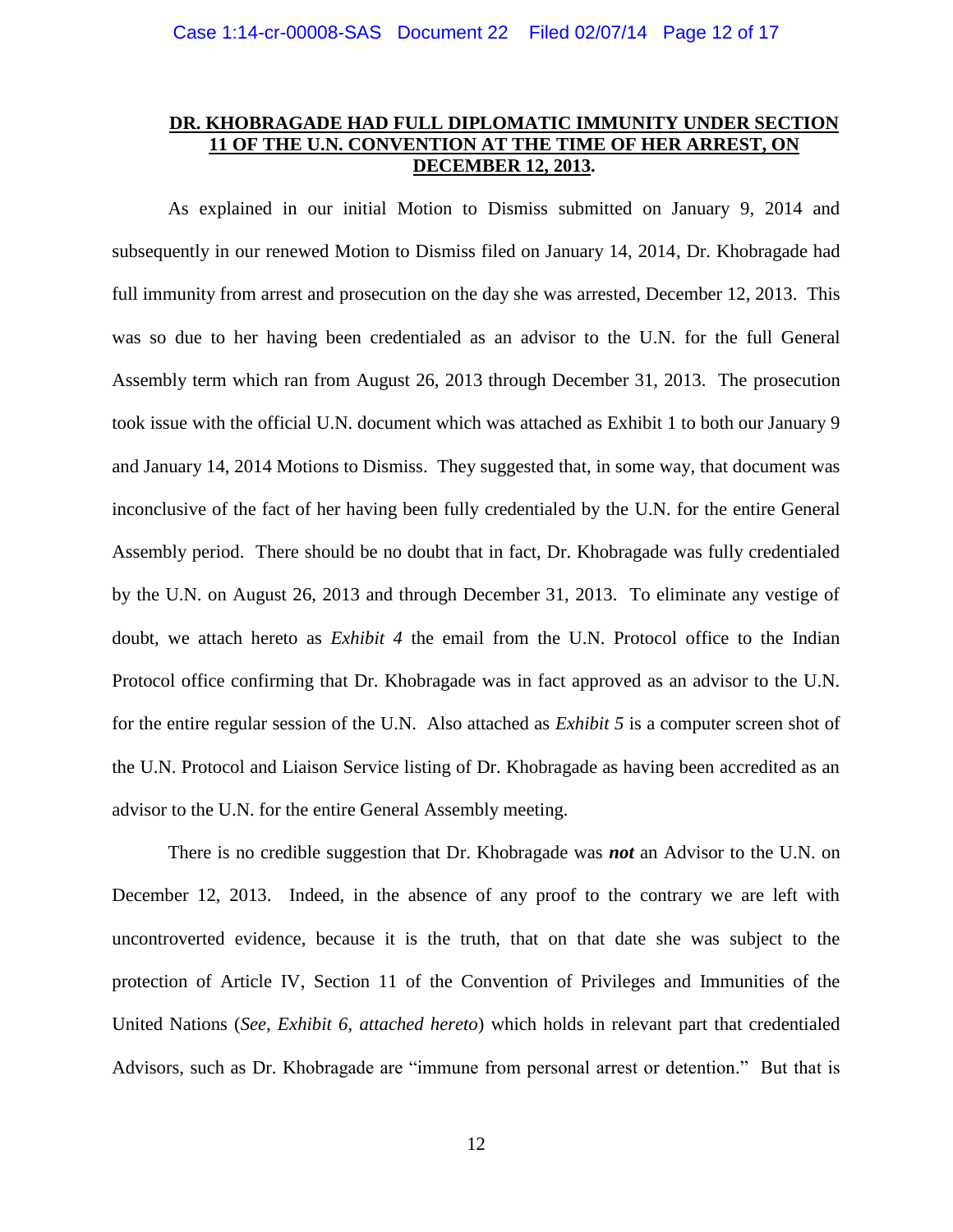### Case 1:14-cr-00008-SAS Document 22 Filed 02/07/14 Page 13 of 17

not just the opinion of the undersigned. No less an authority than the Assistant Secretary-General for Legal Affairs of the U.N., instructs that Advisors are to be accorded all of the privileges and immunities as are detailed in Article IV, Section 11 of the Convention*. See, Exhibit 7*, *attached hereto.*

From the foregoing, it cannot be seriously argued that Dr. Khobragade did not enjoy immunity from arrest on December 12, 213. Her arrest, as explained in our previous motions, was illegal and should never have occurred. The proceeding which flowed from that illegal arrest was likewise tainted and must, for this additional reason be dismissed.

# **ALTERNATIVELY, EVEN IF DR. KHOBRAGADE ENJOYED ONLY VCCR "OFFICIAL ACTS" IMMUNITY, EVEN THAT IMMUNITY PRECLUDED HER ARREST AND INDICTMENT FOR THE ACTS ALLEGED BY THE PROSECUTION.**

It is undisputed that Dr. Khobragade held the position of Deputy Consul General of the Indian Consulate in New York on the day of her arrest. Pursuant only to her position as Deputy Consul General, Dr. Khobragade was also afforded certain privileges and immunities under the Vienna Convention on Consular Relations (the "VCCR"). Under Article 43(1) of the VCCR, consul officers are given immunity from criminal jurisdiction "in respect to acts performed in the exercise of consular functions." This is commonly referred to as "official acts" immunity.

In their response, the prosecution vehemently but simplistically argues that Dr. Khobragade's charges are not covered by "official acts" immunity because several cases have held that "the hiring of a personal domestic worker is not an official act that confers immunity." Gov't. Opp. at pg. 6-7. (citing *Swarna v. Al-Awadi*, 622 F.3d 123 (2d Cir 2010)<sup>3</sup>; *Park v. Shin*,

 $\overline{a}$ 

<sup>3</sup> While *Swarna v. Al-Awadi,* is similar sounding in that a diplomat brought a domestic employee to the U.S. who later filed state and federal tort and labor claims against the diplomat for matters related to her employment, that is where the similarity ends. The Second Circuit held that the District Court had properly dismissed the civil action without prejudice in 2002, pursuant to 22 U.S.C. §254(d), because the Court lacked subject matter jurisdiction since the defendant was cloaked with diplomatic immunity at the time that the complaint was filed and served. Further,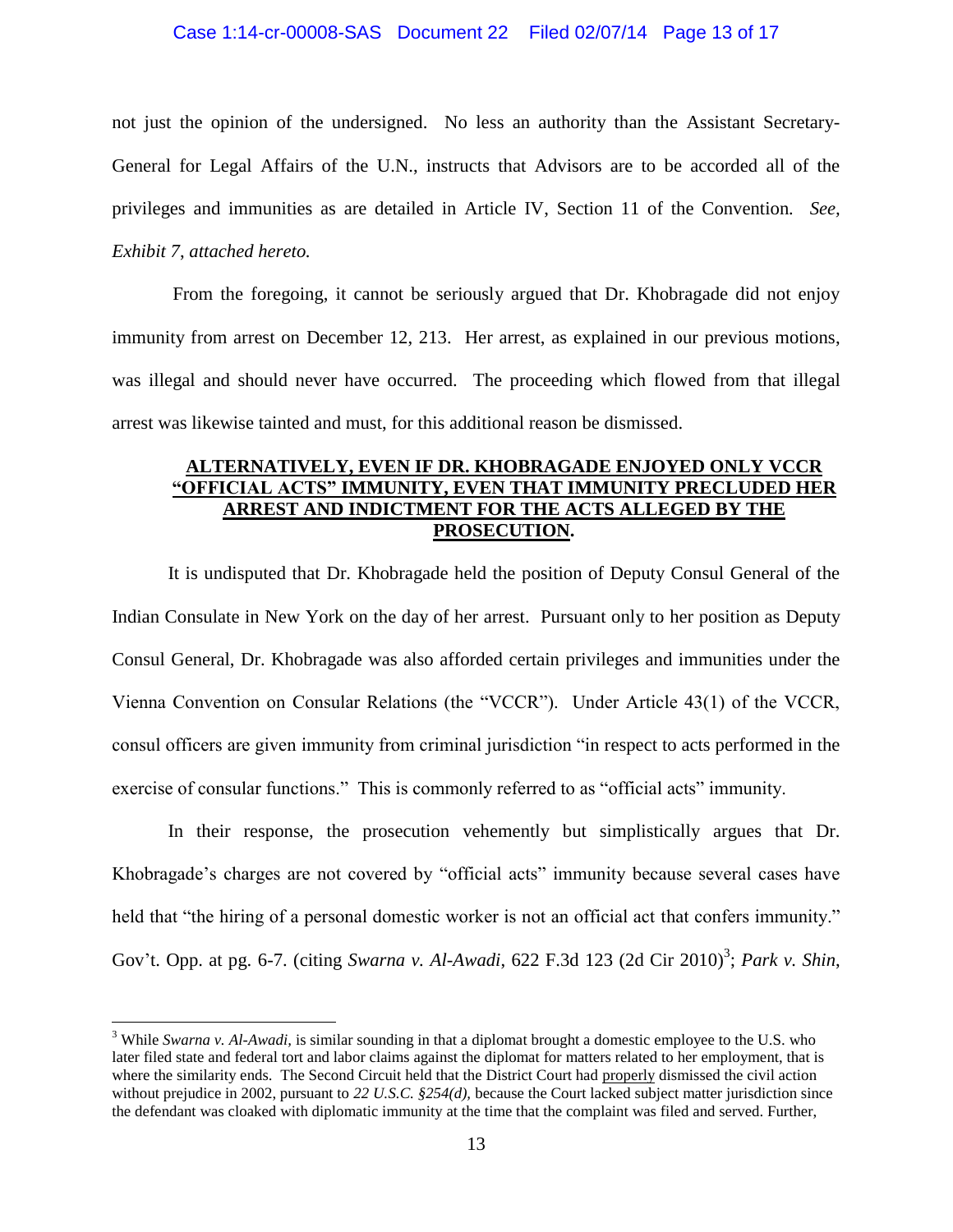313 F.3d 1138 (9th Cir. 2002) (discussed more fully below); *Baoanan v. Baja*, 627 F. Supp. 2d 155 (S.D.N.Y. 2009) 4 . All three of the cases cited by the prosecution, however, pertained to *civil claims by domestic employees for wage violations and various types of mistreatment.* In each of these cases, the courts were tasked with determining whether *the hiring, supervision and treatment* of the personal domestic employees were acts covered by "official acts" immunity under VCCR or residual immunity under VCDR, as alleged by the respective defendants therein. *See Swarna*, 622 F.3d at 133-140, *Park*, 313 F.3d at 1141-43; *Baoanan*, 627 F. Supp. 2d at 163- 170.

It is clear that the prosecution's reliance on these cases is inherently flawed for the basic reason that Dr. Khobragade has *not* been charged with a wage violation or for assault or other mistreatment of her domestic employee. Dr. Khobragade stands accused of federal charges of (1) submitting a fraudulent visa application to the U.S. and (2) presenting false statements to the U.S. *See, the Criminal Complaint and the subsequent Indictment*. <sup>5</sup> Here, the prosecution conflates the issues before the Court by citing legally and factually inapposite case law for their

l

the Second Circuit commended the District Court's proper advising of Plaintiff that she could recommence the action "if she can locate them" after the diplomat's association Kuwaiti mission was terminated which also terminated his immunity. *Swarna v. Al-Awadi,* 622 F.3d at 130-31. The critical fact to be gleaned from that case and which is determinative of the instant motion is that the domestic employee's original action was dismissed because the diplomatic immunity prevented personal jurisdiction over the defendant.

<sup>4</sup> *Boanan,* cited by the prosecution, actually supports our argument. There, the Court dealt with the issue of residual immunity for a former diplomat of the Philippines to the United Nations who was sued civilly by a former domestic employee. Plaintiff had filed suit against the "former" diplomat after he had already returned to the Philippines and was thus already moved to "former" diplomat status. Consequently, the Court held that the former domestic employee could pursue the action because the former diplomat had been properly served after he had ceased being a diplomat. *Boanan* is inapplicable and completely distinguishable from the case at bar because of the fact that the action in *Boanan* was instituted when the defendant's status had already become a "former diplomat" which as a result of his returning home after his mission was completed.

<sup>&</sup>lt;sup>5</sup> But let us be clear on the facts. We reject the unsubstantiated and baseless allegations made by the prosecution. Dr. Khobragade did not submit a visa application. Her domestic worker did. And Dr. Khobragade did not present any documents to the United States to support that visa application. Her domestic worker did. And Dr. Khobragade did not appear at the U.S. Embassy in New Delhi to attest to the accuracy of the visa application. Her domestic worker did. And Dr. Khobragade did not affirm to the U.S. Embassy that the documents submitted in support of the visa application was truthful and accurate. Her domestic worker did. None of these facts are disputed.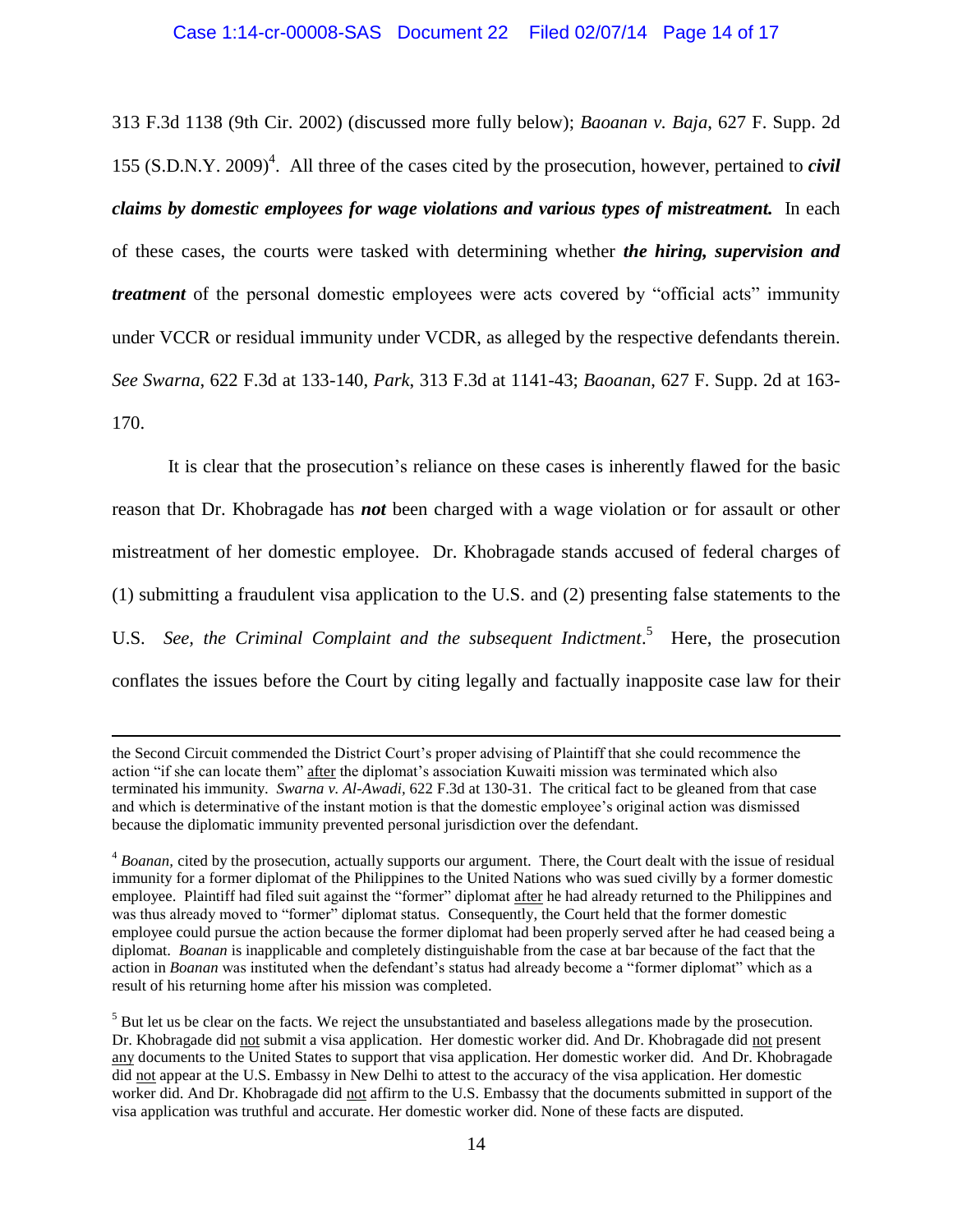### Case 1:14-cr-00008-SAS Document 22 Filed 02/07/14 Page 15 of 17

unsupportable position. The truth is that there are *no* cases on the *distinct legal issue* of whether the acts of submitting a visa application and making statements to the U.S. fall within a consul official's "exercise of consular functions." This is an issue of first impression, which must be decided by this Court if it finds that Dr. Khobragade was not cloaked with full diplomatic immunity under Section 11 of the UN Convention and/or Article 31 of the VCDR, as argued above.

When tasked with determining the application and scope of VCCR "official acts" immunity, the Court must focus on the acts which form the basis of the claims alleged. In *Park*, the Ninth Circuit Court of Appeals set forth a two-part test to determine whether an alleged act falls within VCCR "official acts" immunity. First, the court must decide "whether the functions asserted are legitimate consular functions." *Park*, 313 F.3d at 1141. Second, if the functions asserted are legitimate consular functions, then the court must decide whether the acts "were performed in the exercise of the consular functions in question." *Id.* at 1142. The first question requires consideration of the scope of "legitimate consular functions" enumerated in Article 5 of the VCCR*. Id.*

As to the first prong, Article 5(e) of the VCCR specifically provides that "helping and assisting nationals, both individuals and bodies corporate, of the sending State" are legitimate consular functions. VCCR, Art. 5(e). Under Count One, Dr. Khobragade is accused of assisting her domestic worker in the preparation an A-3 visa application to travel to the Unites States, and causing the submission of said visa application to the United States containing allegedly false statements. Her domestic worker is a national of the sending state, India. Assisting in the preparation of an A-3 visa application so the domestic worker could travel to the United States is undoubtedly an act that falls under the consular function of "helping and assisting nationals of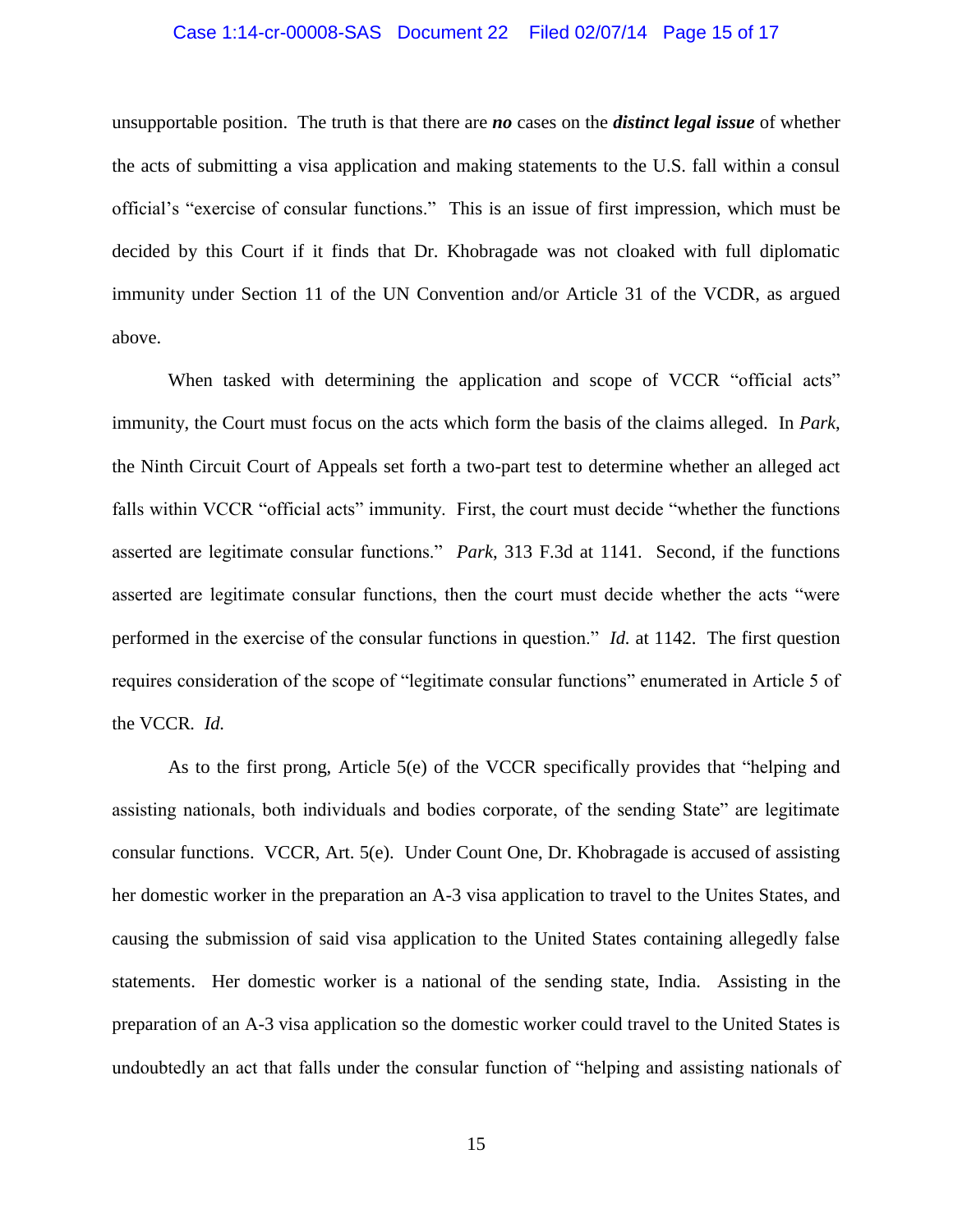### Case 1:14-cr-00008-SAS Document 22 Filed 02/07/14 Page 16 of 17

the sending state." VCCR, Art. 5(e). Count Two, false statements, also falls under Article 5(e). As to Count Two, the prosecution claims that Dr. Khobragade "caused to be submitted to the U.S. Department of State an employment contract that KHOBRAGADE knew to contain materially false and fraudulent statements, which contract was submitted in support of a visa application filed by KHOBRAGADE" on behalf of the domestic worker. Since the alleged fraudulent statement in the employment contract was "submitted in support of the visa application" that was filed by Dr. Khobragade on behalf of the domestic worker, said act is also clearly governed by Article 5(e).

As to the second prong, a panel of this Court has admonished that "there are no clear rules that define what actions constitute 'performing' the exercise of consular functions." *Ford v. Clement,* 834 F Supp 72, 76 (S.D.N.Y. 1993) *affd*, 29 F3d 621 (2d Cir 1994). In that case, this Court looked to *Gerritsen v. Consulado General de Mexico,* 989 F.2d 340 (9th Cir.1993) for guidance. In *Gerristen*, the Ninth Circuit had to consider whether two defendant consular officials who persuaded plaintiff to leave an area near the Mexican consulate or to desist from disrupting consular business should be afforded "official acts" immunity. *Id.* at 346. First, the Ninth Circuit agreed with the district court that "maintain[ing] the peace and dignity of the consular offices [and protecting] consular premises" were legitimate consular functions within the meaning of Article 43. *Id.* Then, the court considered whether or not the efforts by two defendant consular officials furthered these functions. *Id.* The court concluded that verbal warnings and threats to the plaintiff, without accompanying physical contact, constituted a reasonable effort to effectuate those consular functions, and thus upheld the district court's determination that the two defendants were immune from suit under the Vienna Convention. *Id.*